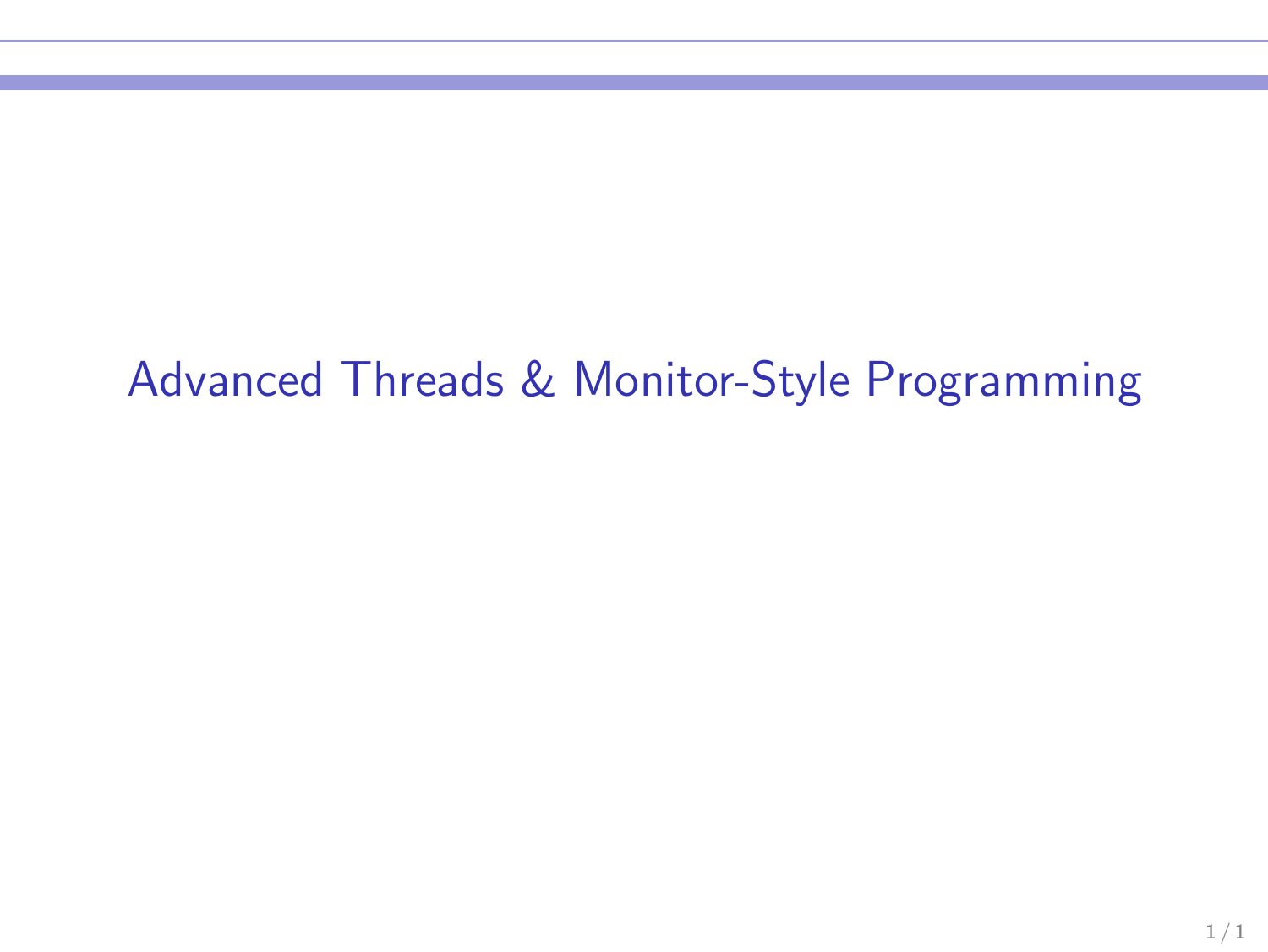First: Much of What You Know About Threads Is Wrong!

*// Initially x == 0 and y == 0 // Thread 1 Thread 2* x = 1; if (y == 1 && x == 0) exit () ; y = 1;

 $\blacktriangleright$  Can the above exit be called? How?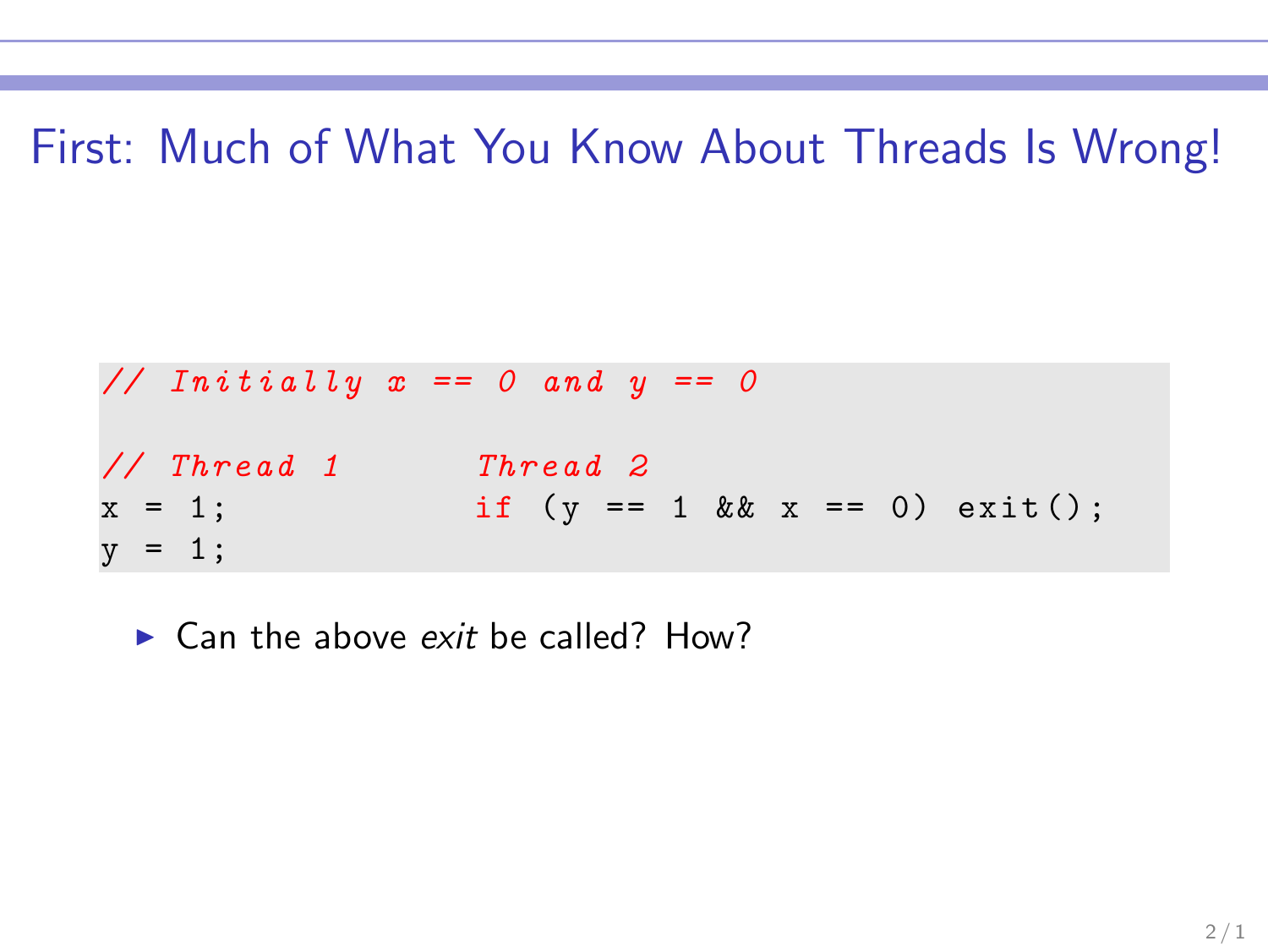# Threads Semantics

- $\triangleright$  You should stop thinking of threads as just executing interleaved
	- $\triangleright$  The interleaving model is called sequential consistency. It is not supported in practice.
- $\blacktriangleright$  Instructions can be reordered!
- $\triangleright$  By the compiler, by the processor, by the memory subsystem
- $\triangleright$  Important to always use synchronization (mutexes) to get predictable behavior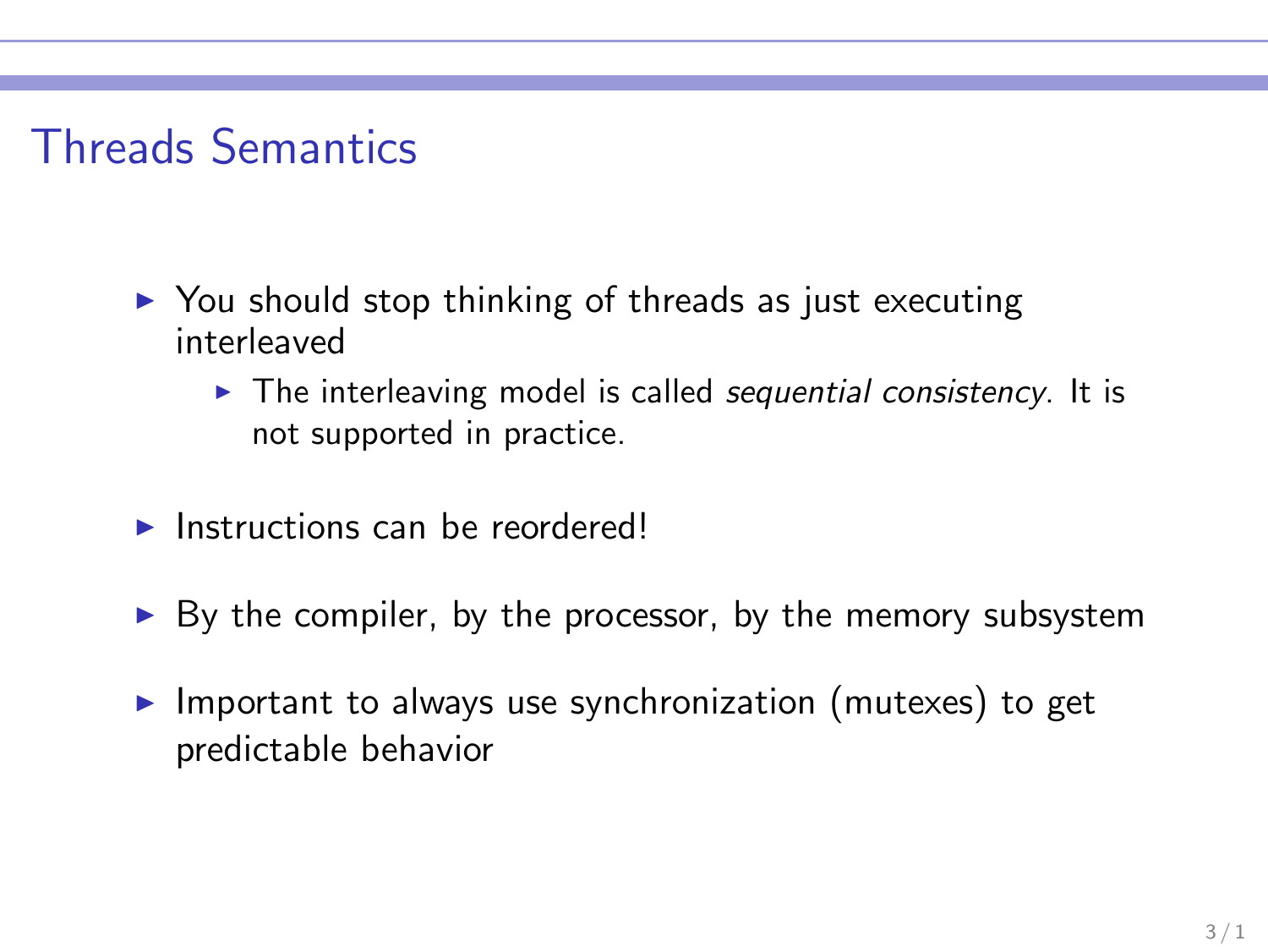# Spinning in High-Level Code Is (Almost) Always Wrong!

while (! ready ) */\* do nothing \*/* ;

- $\triangleright$  The compiler (or hardware) is free to completely ignore this code
- If another thread does ready  $=$  true, this thread may never see it
- ► Use of mutexes and condition variables inserts the right instructions to push data to main memory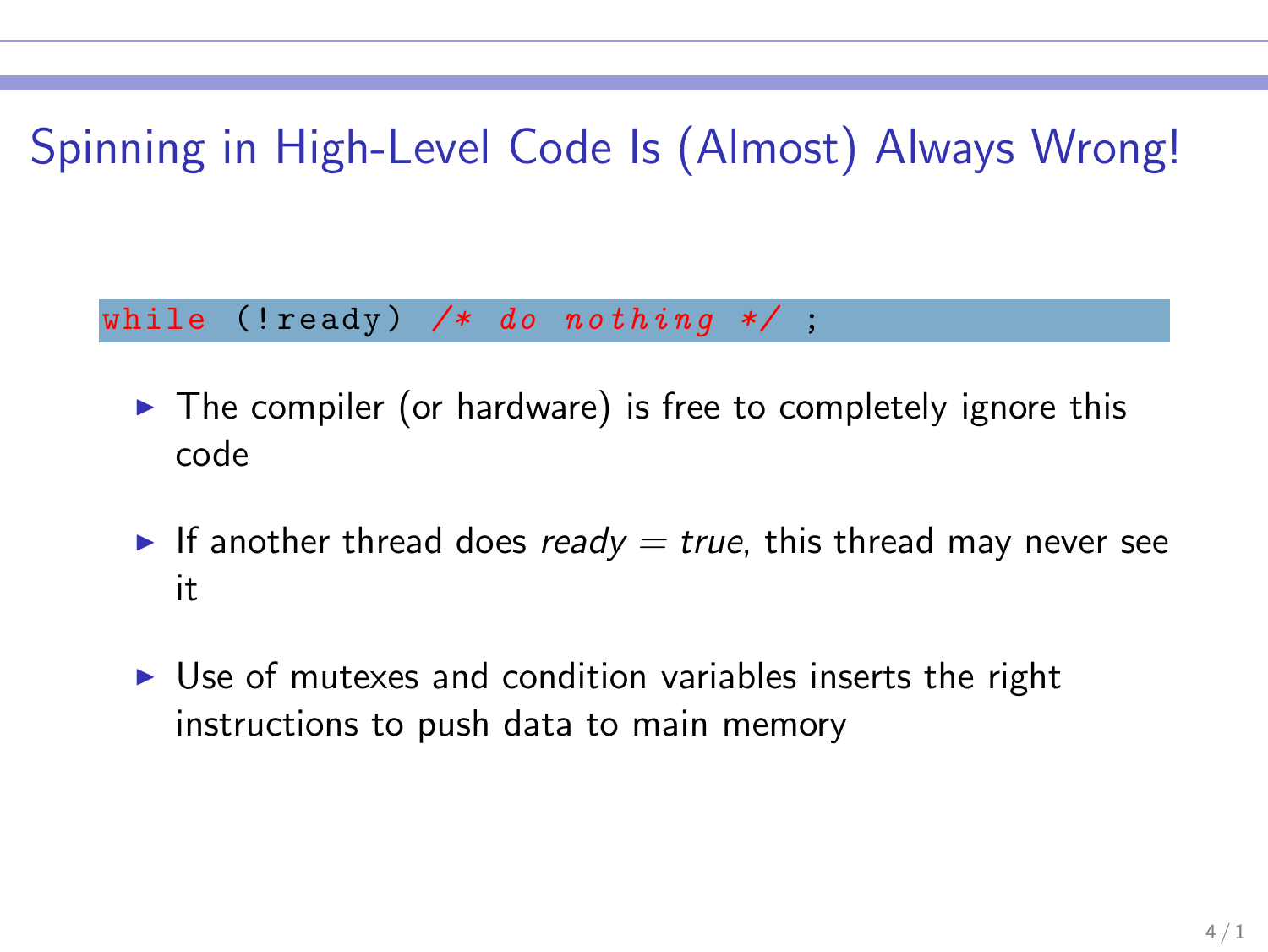# Monitor-Style Programming

- $\triangleright$  Mutexes and condition variables are the basis of a concurrent programming model called monitor-style programming
- ▶ With these two constructs, we can implement any kind of critical section
- $\triangleright$  Critical section: code with controlled concurrent access
	- ▶ some logic for *concurrency* (which threads can run)
	- ▶ some logic for exclusion (which threads cannot run)
- ▶ Consider abstract operations lock, unlock, signal, broadcast, wait
	- $\triangleright$  map to pthread mutex lock, pthread mutex unlock, pthread\_cond\_signal, etc.
- $\triangleright$  We otherwise ignore thread creation, initialization boilerplate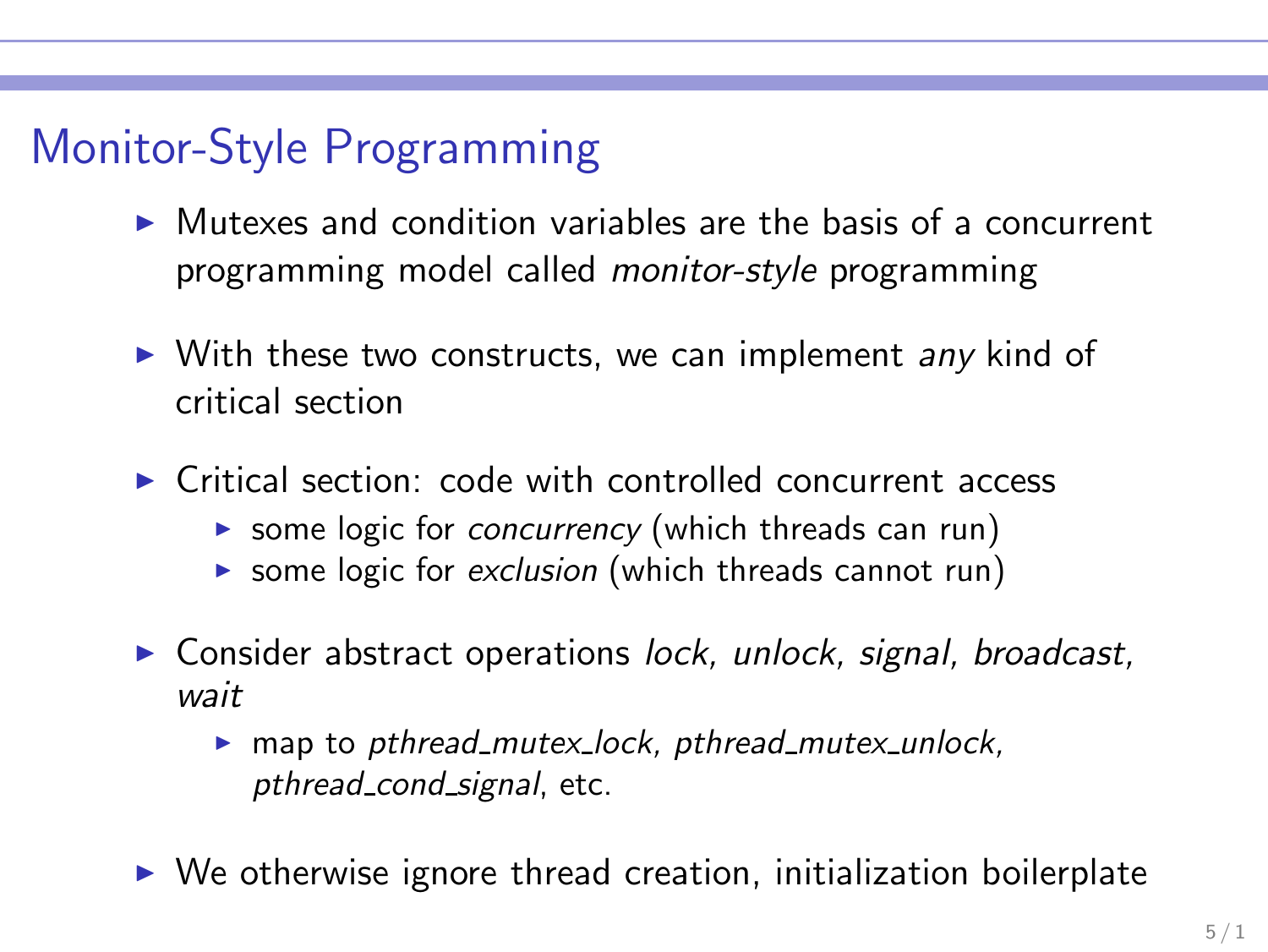# Monitor-Style Programming Example: Readers/Writers

- ► Build a critical section that any number of reader threads or a single writer thread can enter, as long as there is no writer thread in it.
- $\triangleright$  Concurrency logic: multiple reader threads can enter
- $\triangleright$  Exclusion logic: any writer thread excludes all other threads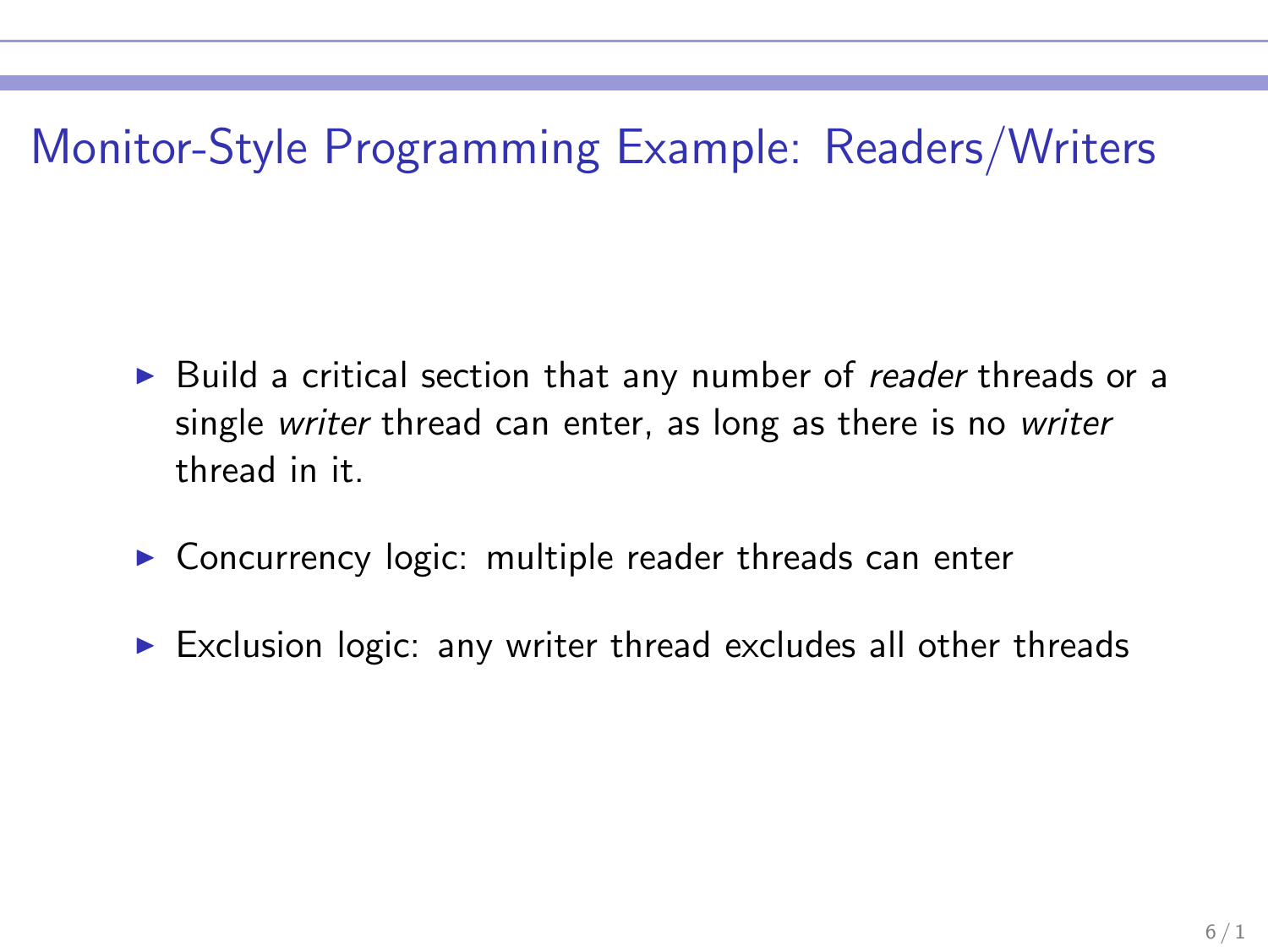### Monitor-Style Programming Example: Readers/Writers

```
Mutex mutex ;
Condition read_cond , write_cond ;
int readers = 0;
bool writer = false ;
```

```
// READER : // WRITER :
lock (mutex); lock (mutex);
readers ++: vriter = true;
unlock (mutex); unlock (mutex);
... // read data ... // write data
lock (mutex); lock (mutex);
readers --; vriter = false;
if ( readers == 0) broadcast read_{cond};
 signal (write_cond); signal (write_cond);
unlock (mutex); unlock (mutex);
```

```
while (writer) while (readers >0 ||writer)
 wait ( read_cond, mutex ); wait ( write_cond, mutex );
```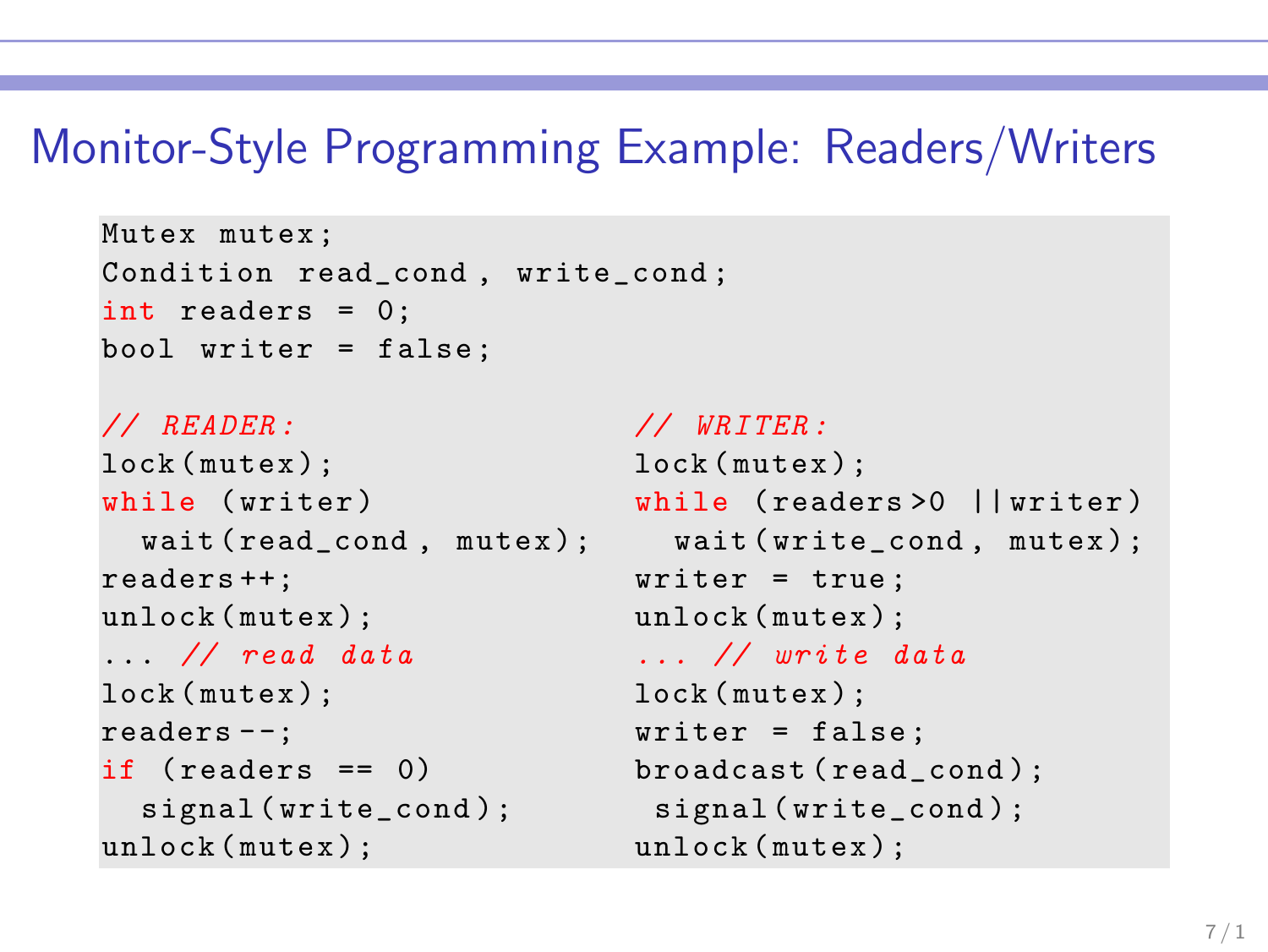### Monitor-Style Programming Example: Recursive Lock

```
Mutex mutex ;
Condition held ;
int count = 0;
thread_id holder = NULL ;
acquire () {
  lock (mutex);
  while (count > 0 && holder != self())
    wait (held, mutex);
  count ++;
  holder = self();
  unlock (mutex);
}
release () {
  lock (mutex);
  count --;if \text{(count == 0)}signal (held);
  unlock (mutex);
}
```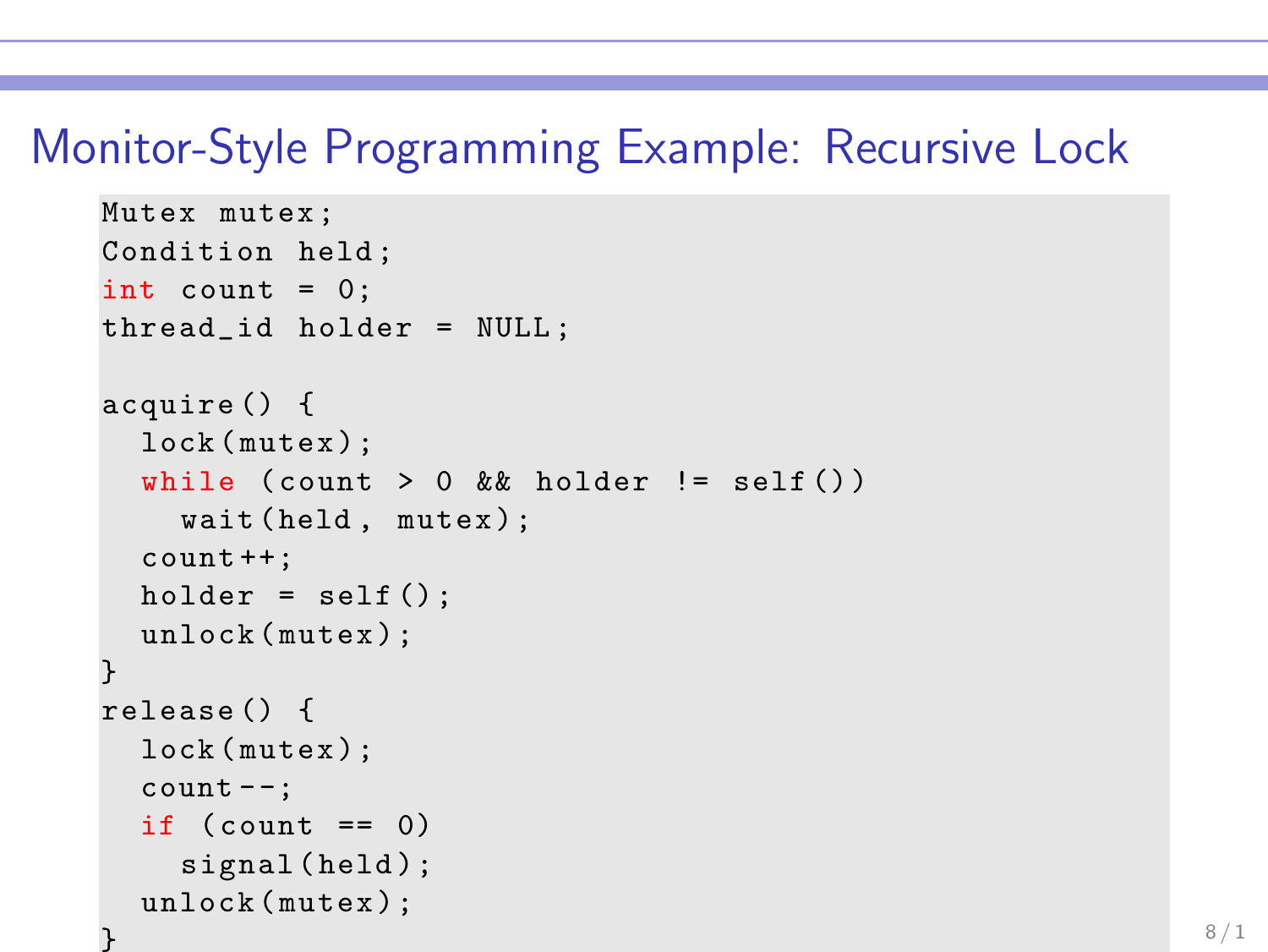## General Pattern: Any Critical Section

```
▶ Usage: CS_enter(); ... [critical section] ... CS_exit();
```

```
[shared data, including Mutex m, Condition c]
CS enter () {
  lock(m);while (![ condition ])
    wait(c, m);[ change shared data to reflect in_CS ]
  [broadcast/signal as needed]
  unlock (m);
}
CS_exit () {
  lock(m):[change shared data to reflect out_of_CS]
  [broadcast/signal as needed]
  unlock (m);
}
```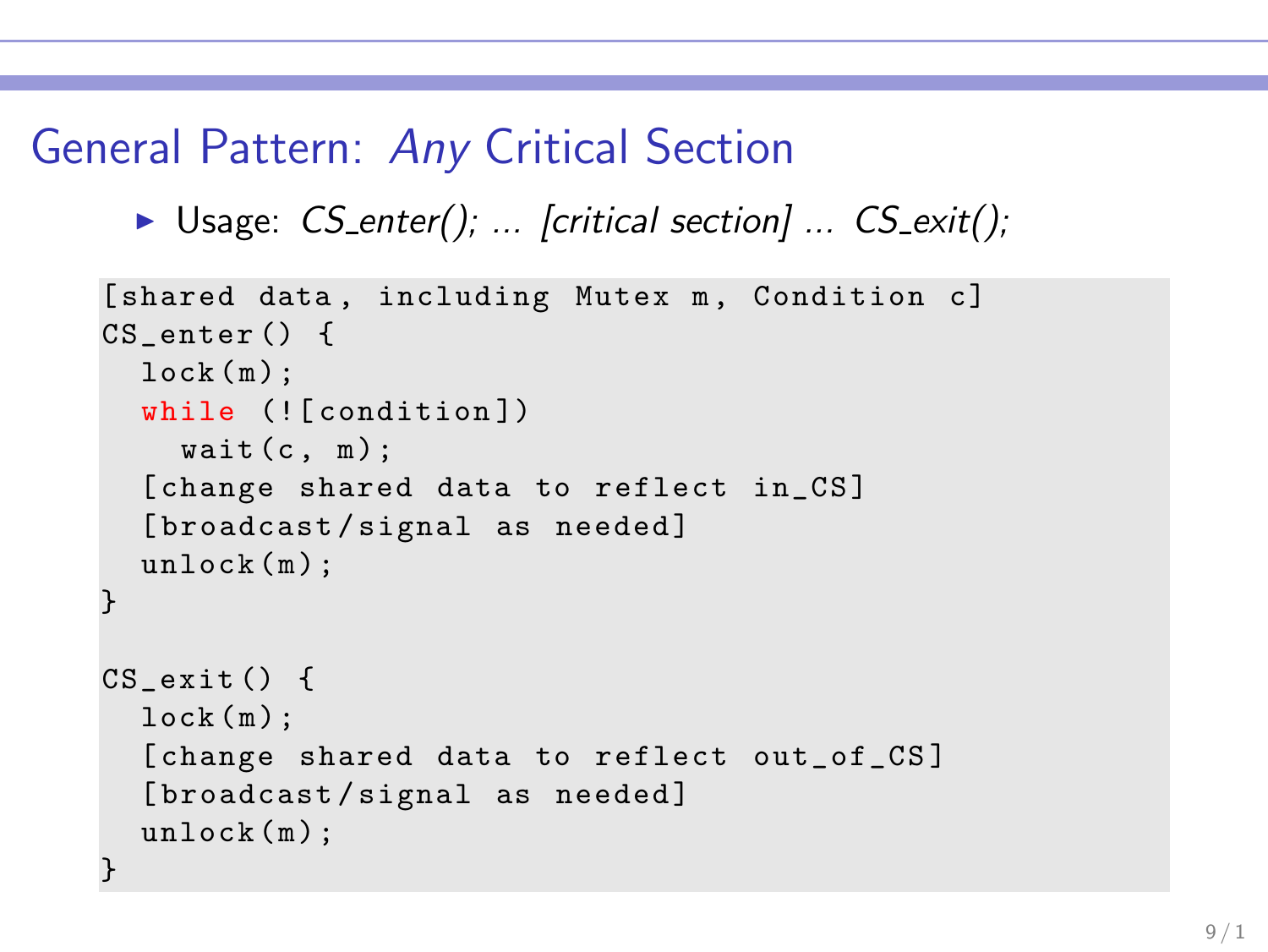# Why Signal/Broadcast on CS\_enter()?

- ▶ Any change to shared data may make a condition (on which some thread waits) false
- Example: critical section with red and green threads, up to 3 can enter, red have priority
	- red have priority  $=$  no green can enter, if red is waiting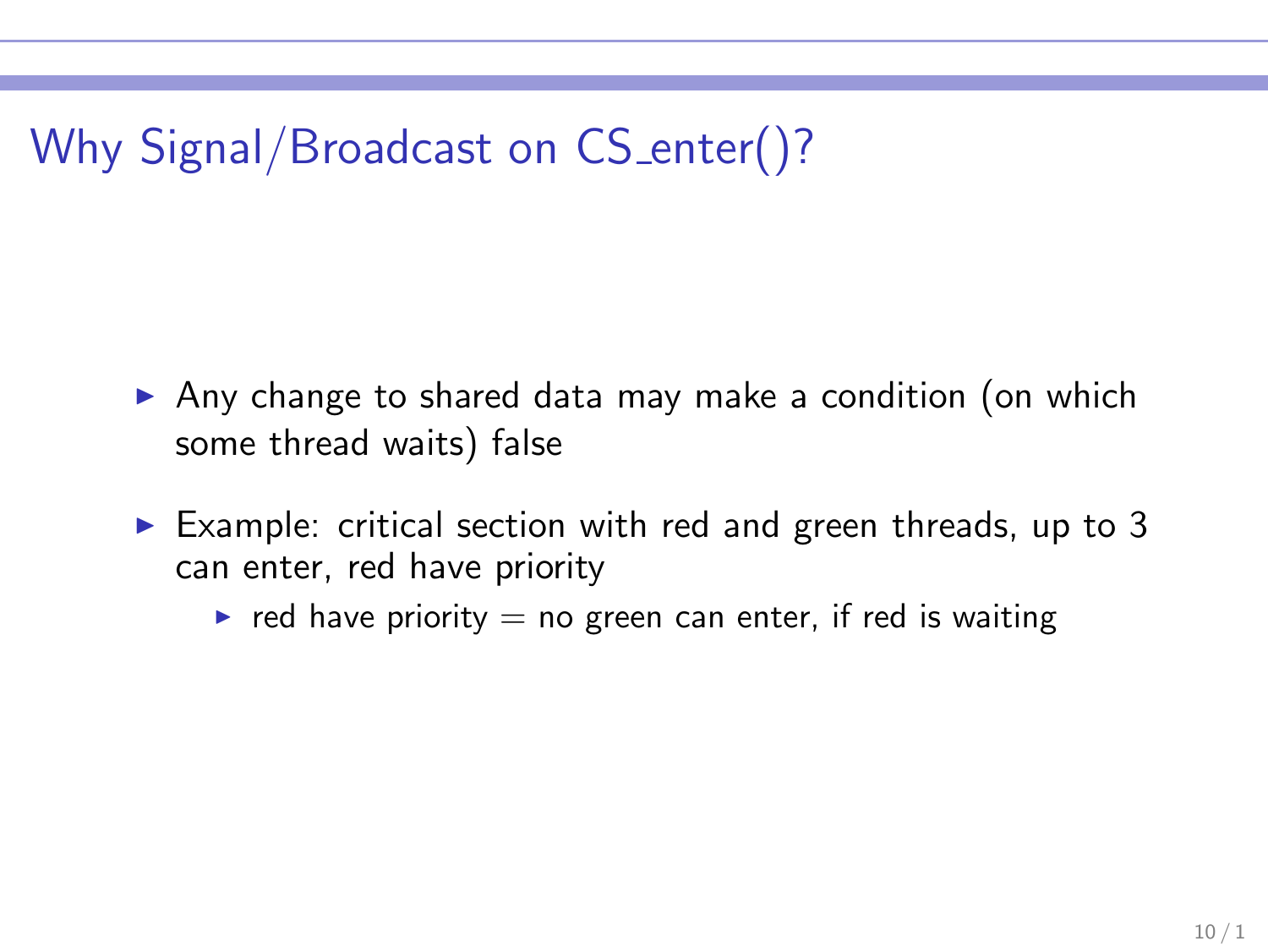### Red+Green, Up to 3, Red Have Priority

```
Mutex mutex ;
Condition red_cond , green_cond;
int red_waiting = 0, green = 0, red = 0;
green_acquire () {
  lock (mutex);
  while (green+red == 3 \mid \mid red_waiting != 0)
    wait (green_cond, mutex);
  green ++;
  unlock (mutex);
}
green_release () {
  lock ( mutex ) ;
  green - -;
  signal (green_cond);
  signal ( red_cond);
  unlock (mutex);
} the contract of the contract of the contract of the contract of the contract of 11/1
```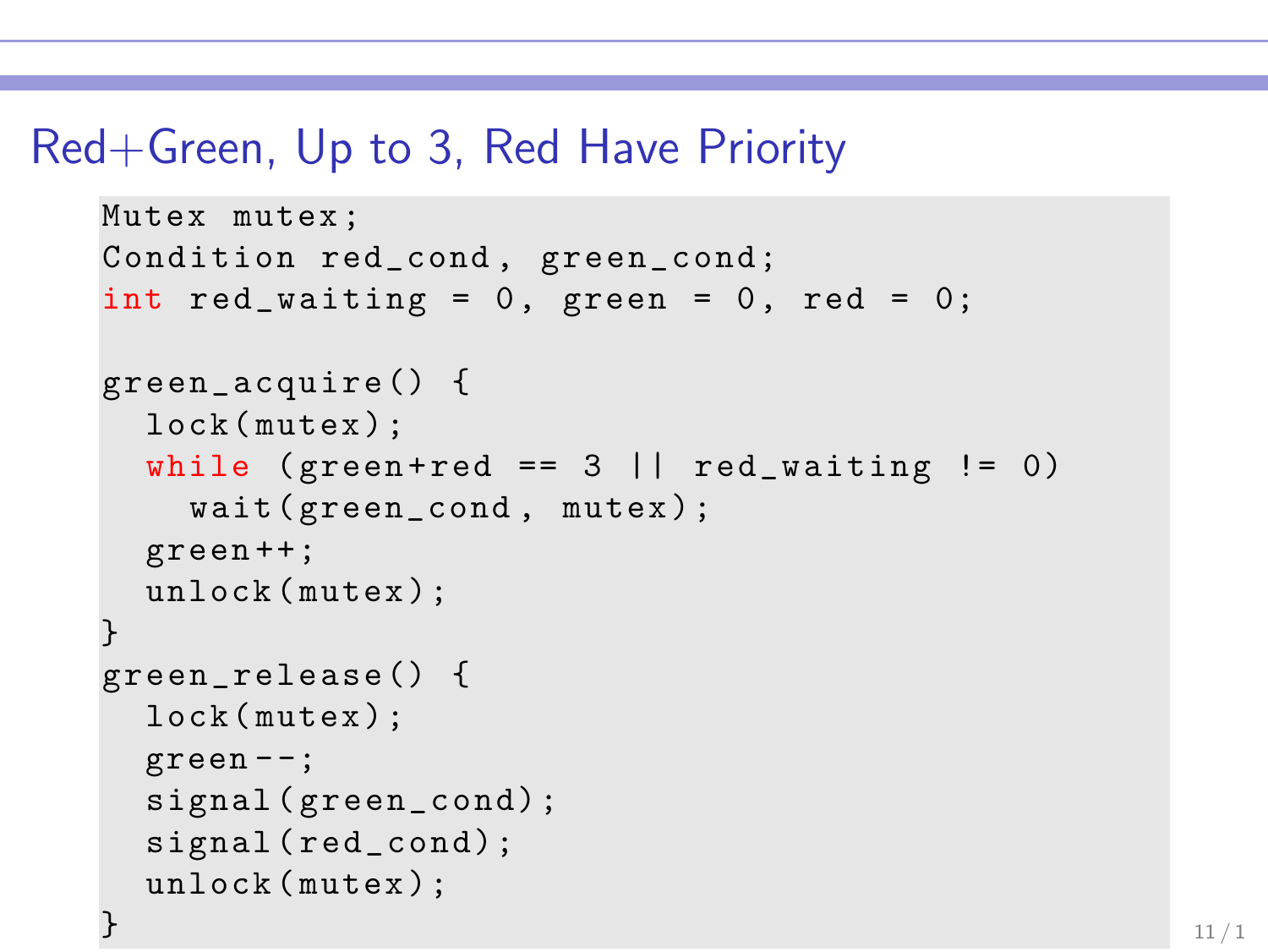### Red+Green, Up to 3, Red Have Priority

```
red_acquire () {
 lock (mutex);
 red_waiting ++;
 while (green + red == 3)wait (red_cond, mutex);
 red_waiting - -;
 red++;broadcast( green_cond) ;
 unlock (mutex);
}
red_release () {
 lock ( mutex ) ;
 red --;signal (green_cond);
 signal ( red_cond);
 unlock (mutex);
\} 12/1
```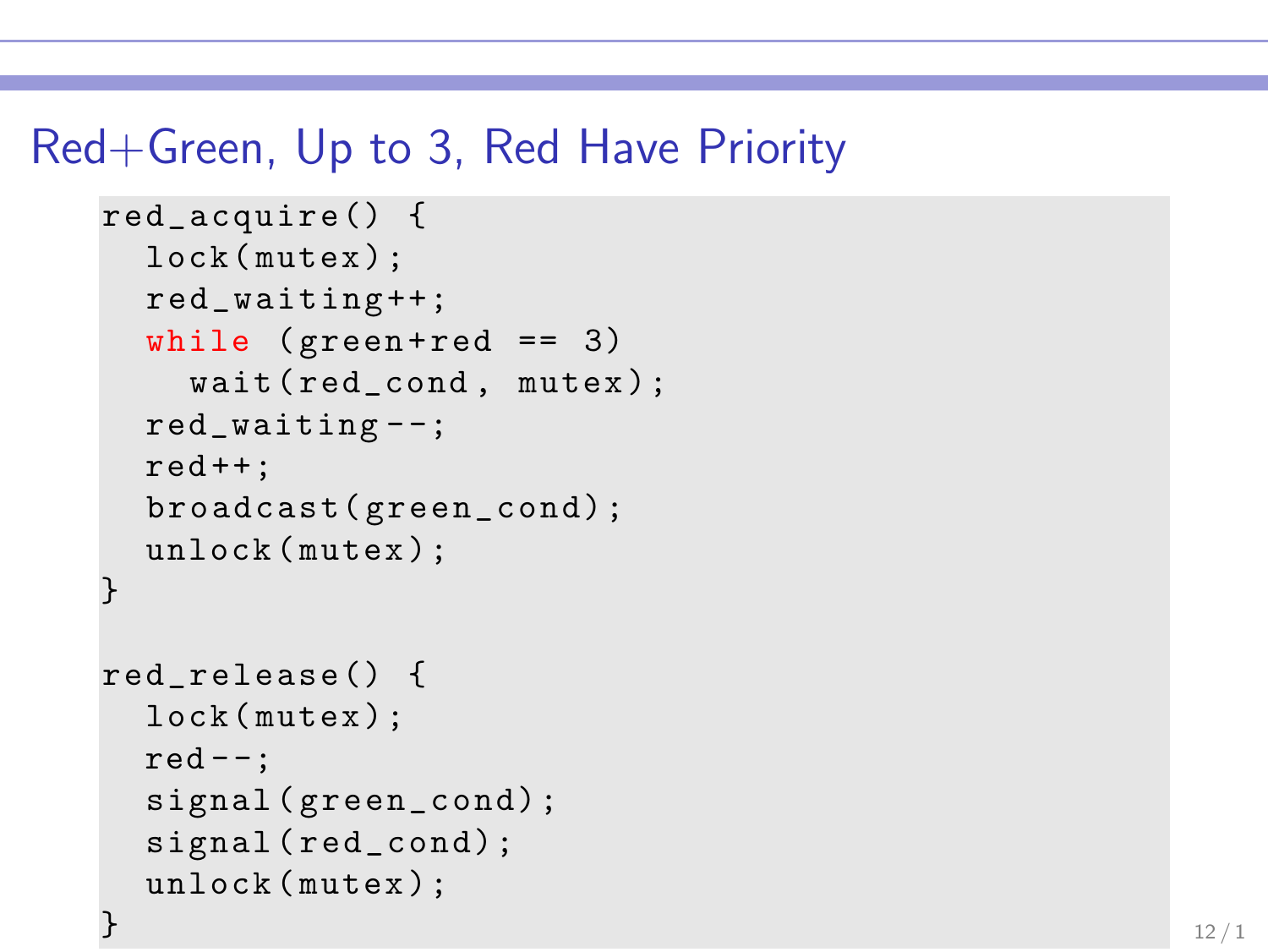## Why Use while Around wait?

- ▶ Defensive programming: if we return from wait by mistake (or spuriously), we still check
- $\triangleright$  Other threads may have changed the condition since the time we were signalled
- ▶ Recall producer-consumer standard example:

#### *// Consumer*

```
lock (mutex) :
while (empty(buffer)) wait (empty_cond, mutex);
get_request( buffer );
unlock (mutex);
```
#### *// Producer*

```
lock (mutex);
put_request( buffer );
broadcast( empty_cond);
unlock (mutex);
```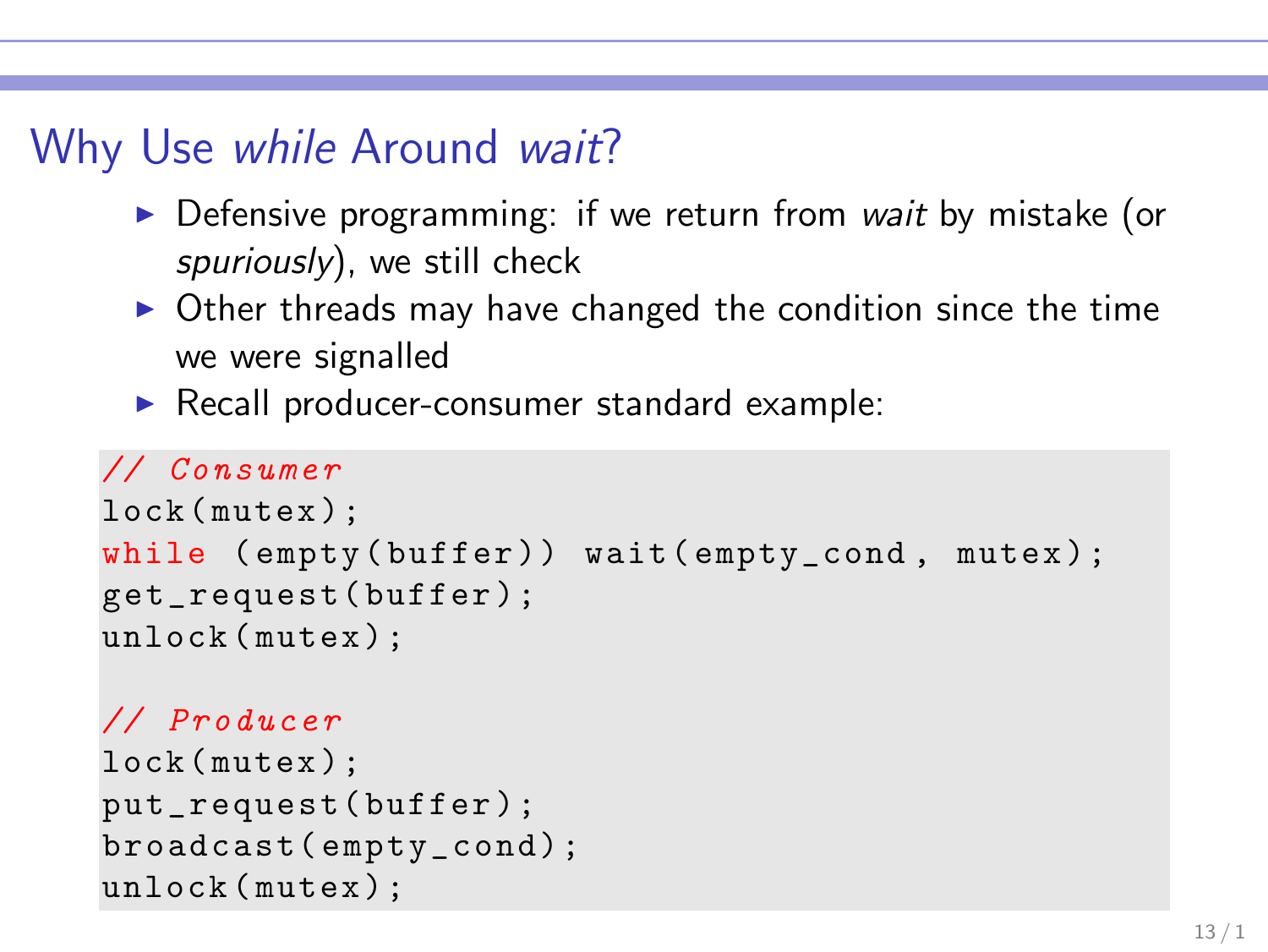# Monitor-Style Programming Errors

- $\triangleright$  Most problems with concurrent programming are simple oversights that are easy to introduce due to partial program knowledge and near-impossible to debug!
- ▶ People forget to access shared variables in locks, forget to signal when a condition changes, etc.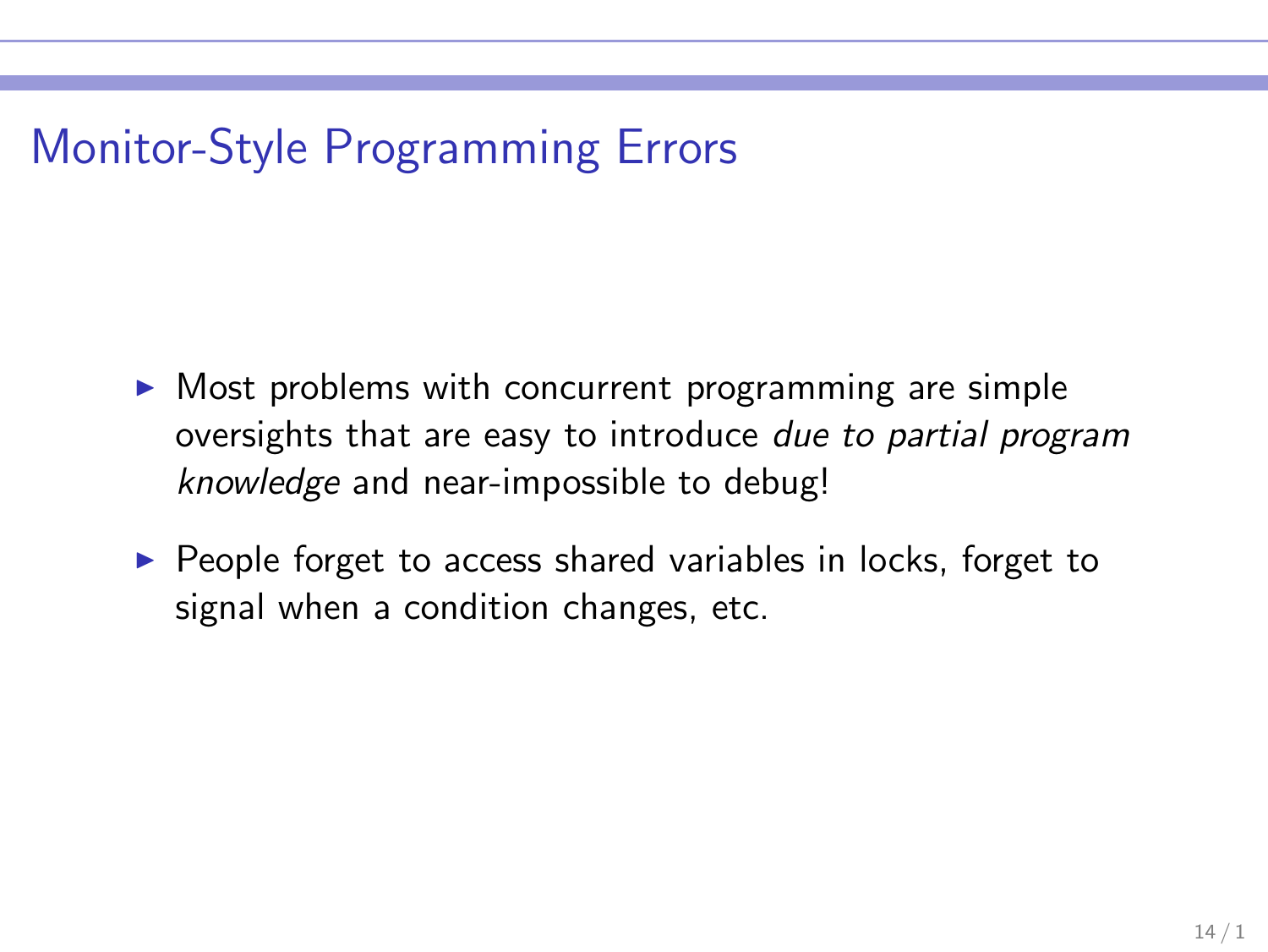## The Golden Rules of Monitor-Style Programming

- $\triangleright$  Associate (in your mind+comments) every piece of shared data in your program with a mutex that protects it. Use it consistently.
- $\triangleright$  For every boolean condition (in the program text) use a separate condition variable.
- $\triangleright$  Every time the boolean condition may have changed, broadcast on the condition variable.
- ▶ Only call signal when you are certain that any and only one waiting thread can enter the critical section.
- $\triangleright$  Globally order locks, acquire in order in all threads.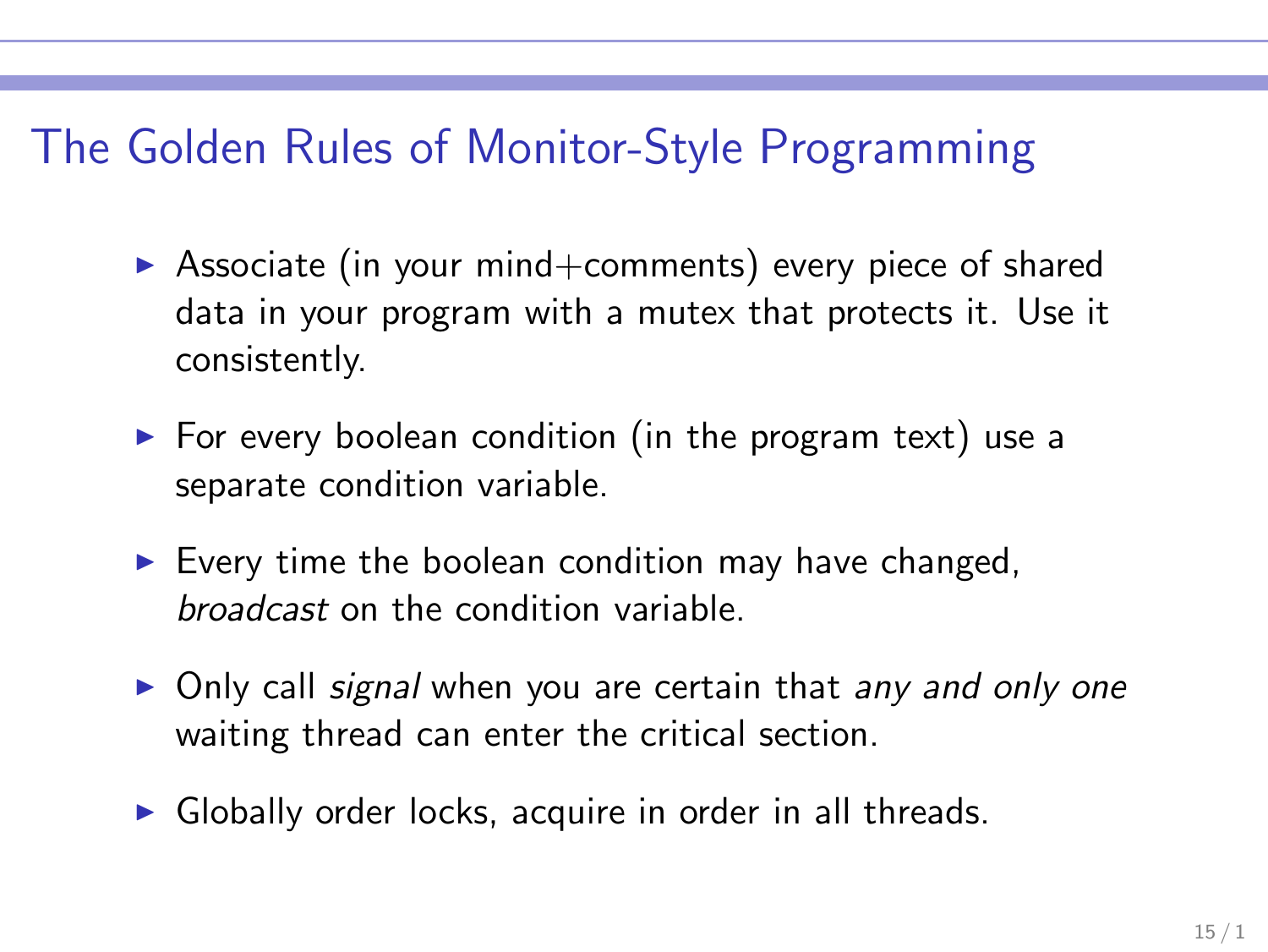

 $\triangleright$  Critical section with red and green threads, up to 3 can enter, not all the same color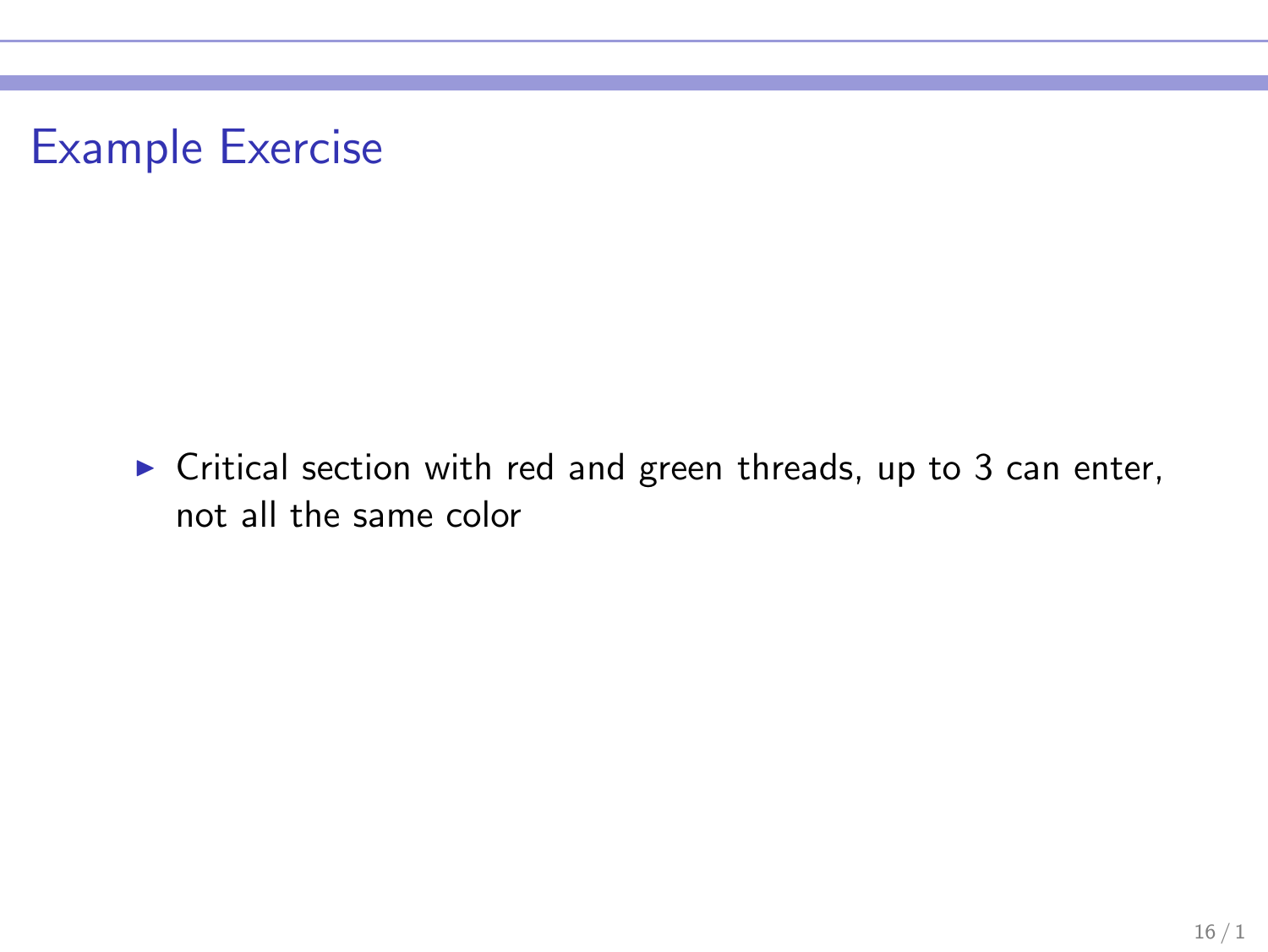### Why Multi-Threaded Programming Is Hard

 $\triangleright$  The most common concurrent programming bug is a race

- $\blacktriangleright$  Technically, race  $=$  unsynchronized accesses to the same shared data by two threads, with either access being a write.
- $\triangleright$  But that's not the real problem. We can avoid all races automatically:
	- $\rightarrow$  just rewrite the program to have a lock per memory word
	- $\blacktriangleright$  acquire it before reading/writing
	- $\blacktriangleright$  release afterwards

 $\blacktriangleright$  Is this enough?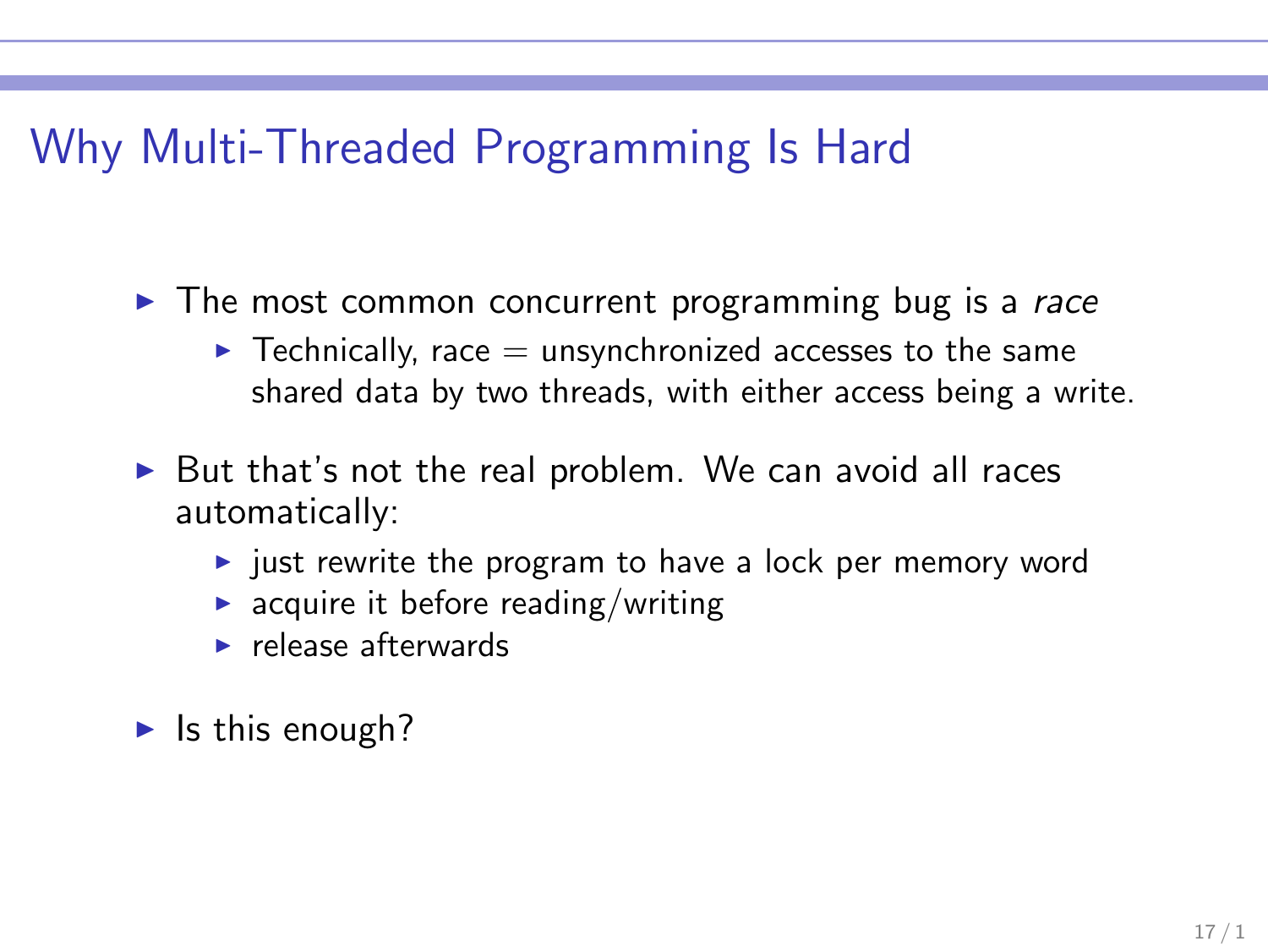### Race/No-Race Example for Consumer Pattern

```
// Race
lock (mutex);
while (empty(buffer)) wait (empty_cond, mutex);
unlock (mutex);
get_request( buffer );
// No Race
lock (mutex);
while (empty(buffer)) wait(empty_cond, mutex);
unlock (mutex);
lock (mutex);
get_request( buffer );
unlock (mutex);
```
- ► Equally bad! We turned a race into an atomicity violation
- $\triangleright$  The problem is that some actions need to be consistent/atomic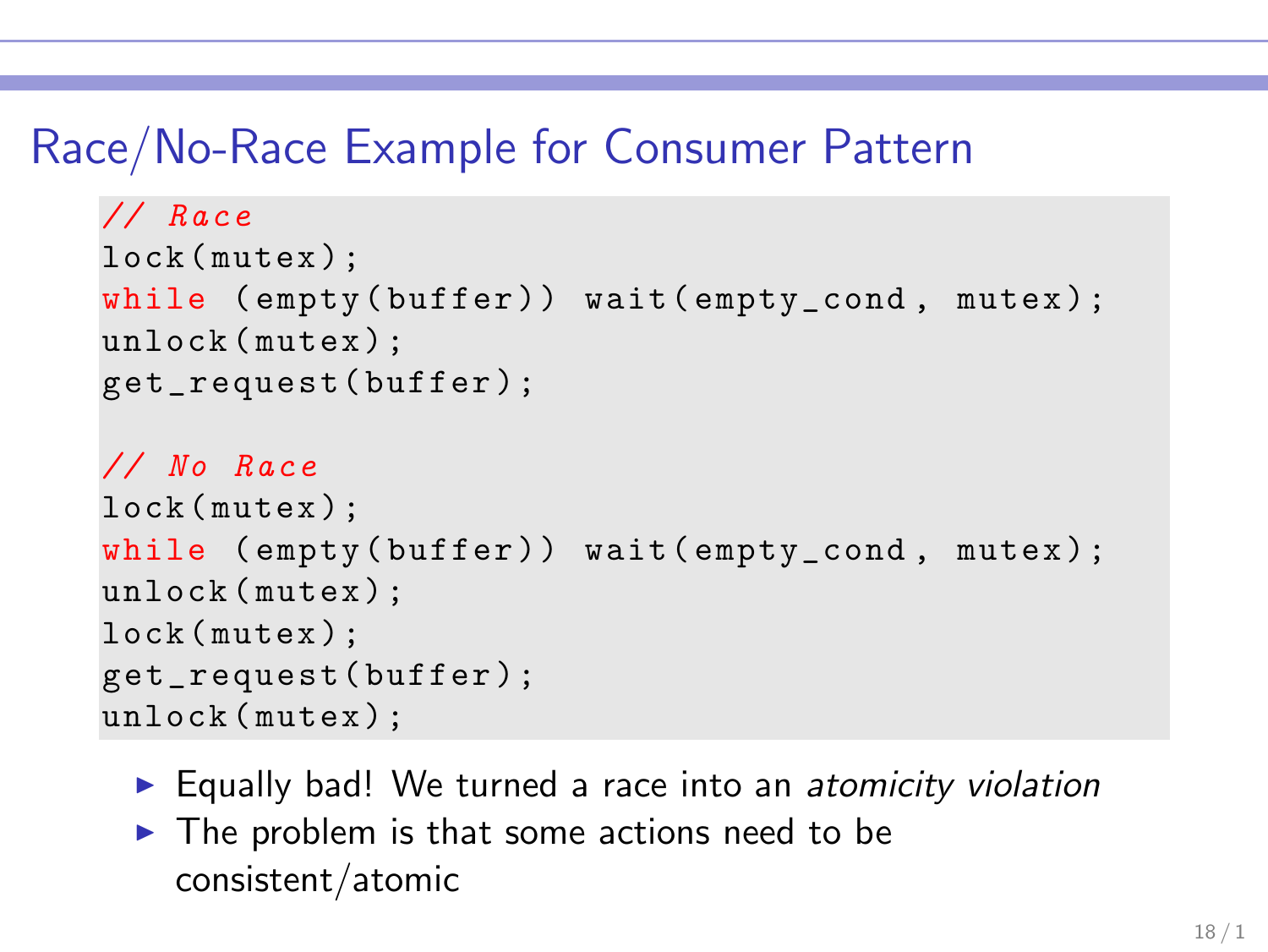### Other Concurrency Errors

- $\triangleright$  We already saw races and atomicity violations
- $\triangleright$  We also get ordering violations and deadlocks
- ▶ Ordering violation: logical error, where something is read before it is set to the right value
	- $\blacktriangleright$  much like an atomicity violation
- $\triangleright$  Deadlock: typically a cycle in the lock holding order
- $\triangleright$  E.g., thread A locks m1, B locks m2, A tries to lock m2, B tries to lock m1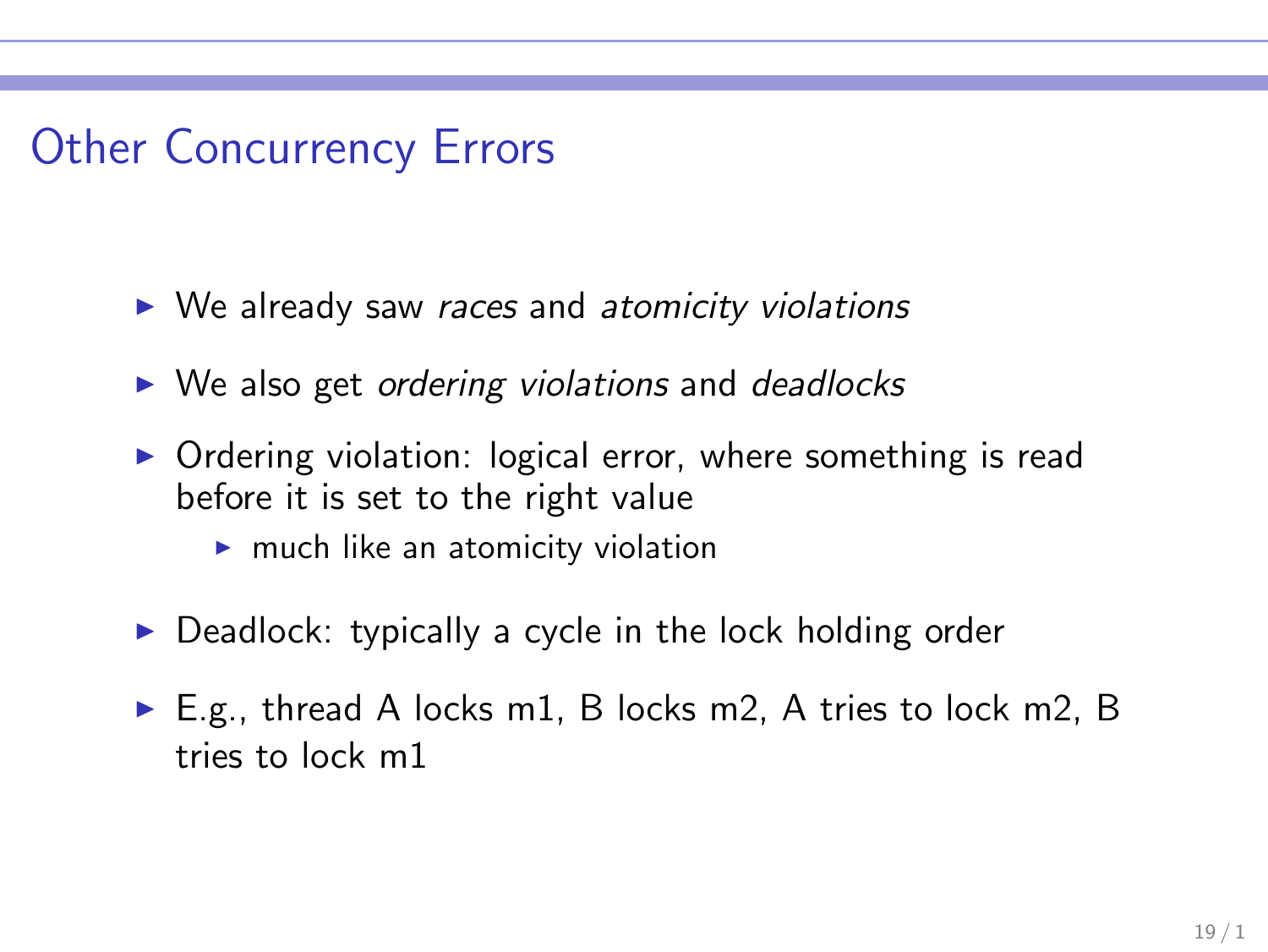## Why Multi-Threaded Programming Is Hard (II)

- $\blacktriangleright$  No safe approach:
	- ▶ Coarse-grained locking: few, central locks (e.g., one per program or per data structure)
		- $\triangleright$  problem: lack of parallelism, higher chance of deadlock
	- $\triangleright$  Fine-grained locking: locks protecting small amounts of data (e.g., each node of a data structure)
		- ▶ problem: higher chance of races, atomicity violations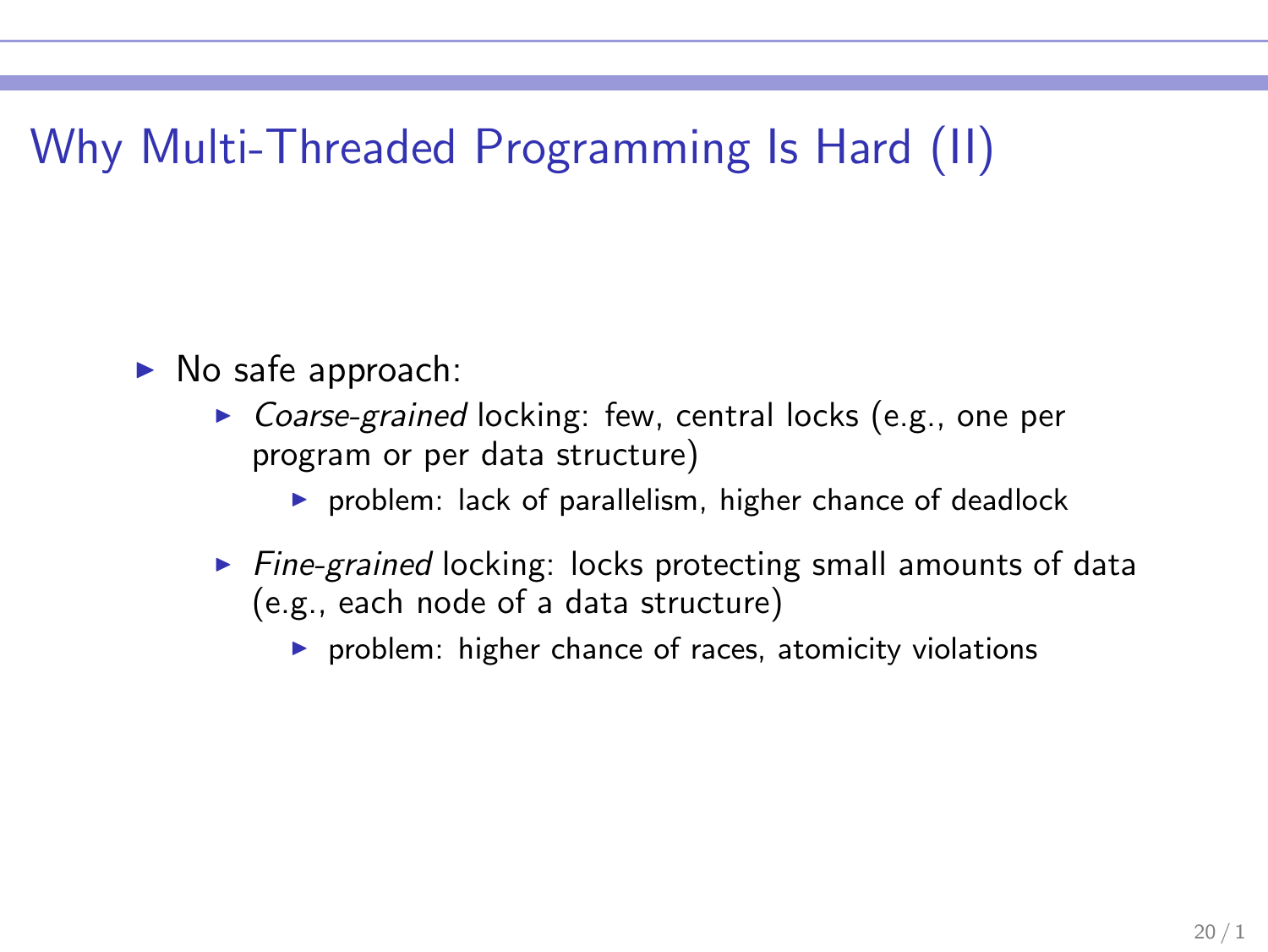# Why Multi-Threaded Programming Is Hard (III)

- $\triangleright$  The real problem: holding locks is a global property
	- ▶ affects entire program, cannot be hidden behind an abstract interface
	- $\triangleright$  results in lack of modularity: callers cannot ignore what locks their callees acquire or what locations they access
		- $\triangleright$  necessary for race avoidance, but also for global ordering to avoid deadlock
		- ▶ part of a method's protocol which lock needs to be held when called, which locks it acquires
- ▶ Condition variables are also non-local: every time some value changes, we need to know which condition var may depend on it to signal it!
- $\triangleright$  Everything exacerbated by aliasing (pointers)
	- $\triangleright$  are two locks the same?
	- $\triangleright$  are two data locations the same?
- $\triangleright$  End result: lack of composability, cannot build safe services out of other safe services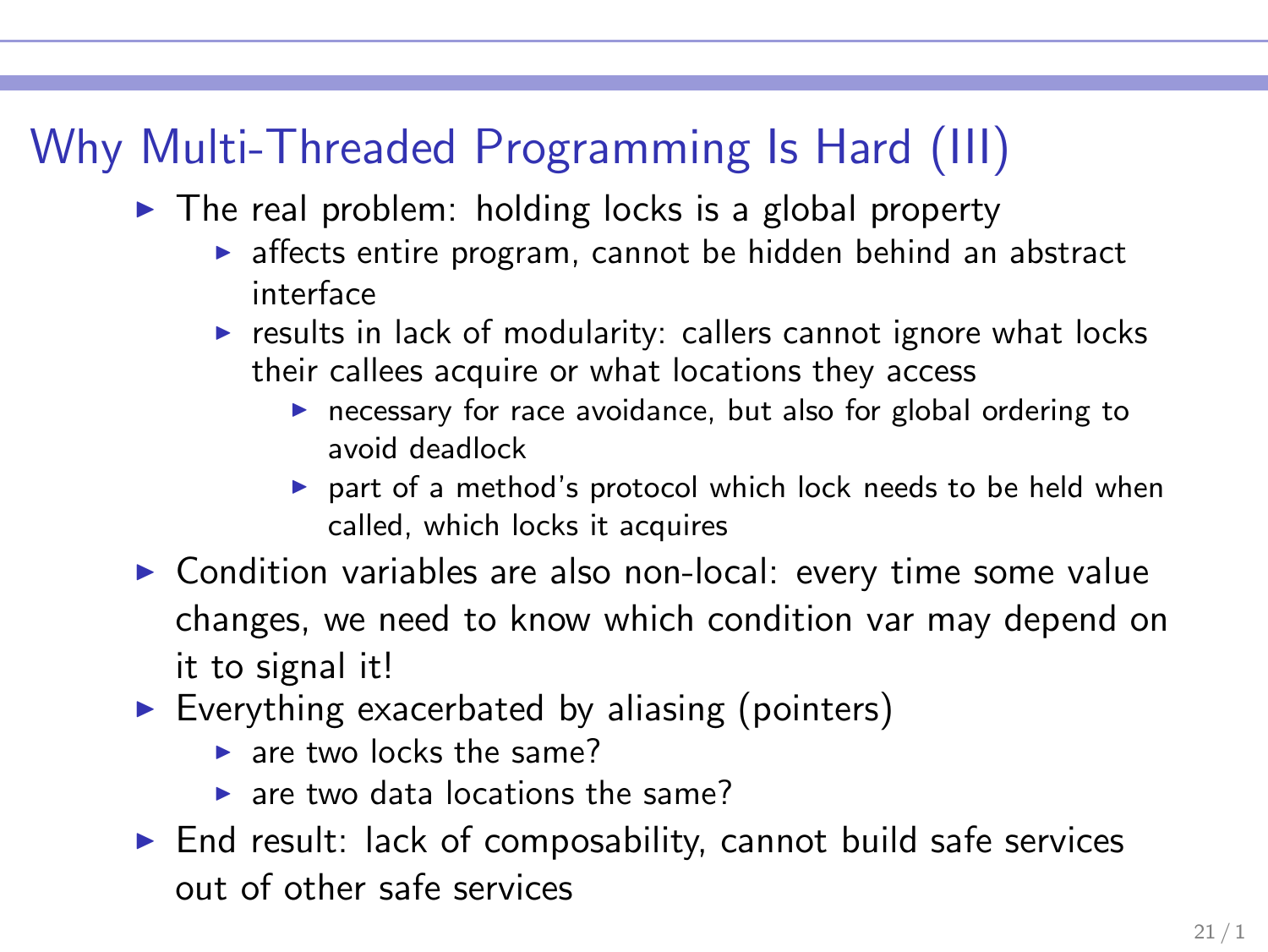### Example of Difficulties: Account Library

```
typedef struct account {
  int balance = 0;
  Mutex account_mutex ;
} account_type ;
void withdraw (account_type *acc, int amount) {...}
void synch_withdraw ( account_type *acc , int amount ) {
  lock (acc -> account_mutex );
  withdraw (acc, amount);
  unlock (acc->account_mutex);
}
void deposit (\text{account\_type} *acc, int amount) \{ \dots \}void synch_deposit ( account_type * acc , int amount ) {
  lock (acc -> account_mutex );
  deposit (acc, amount);
  unlock (acc->account_mutex);
}
...
```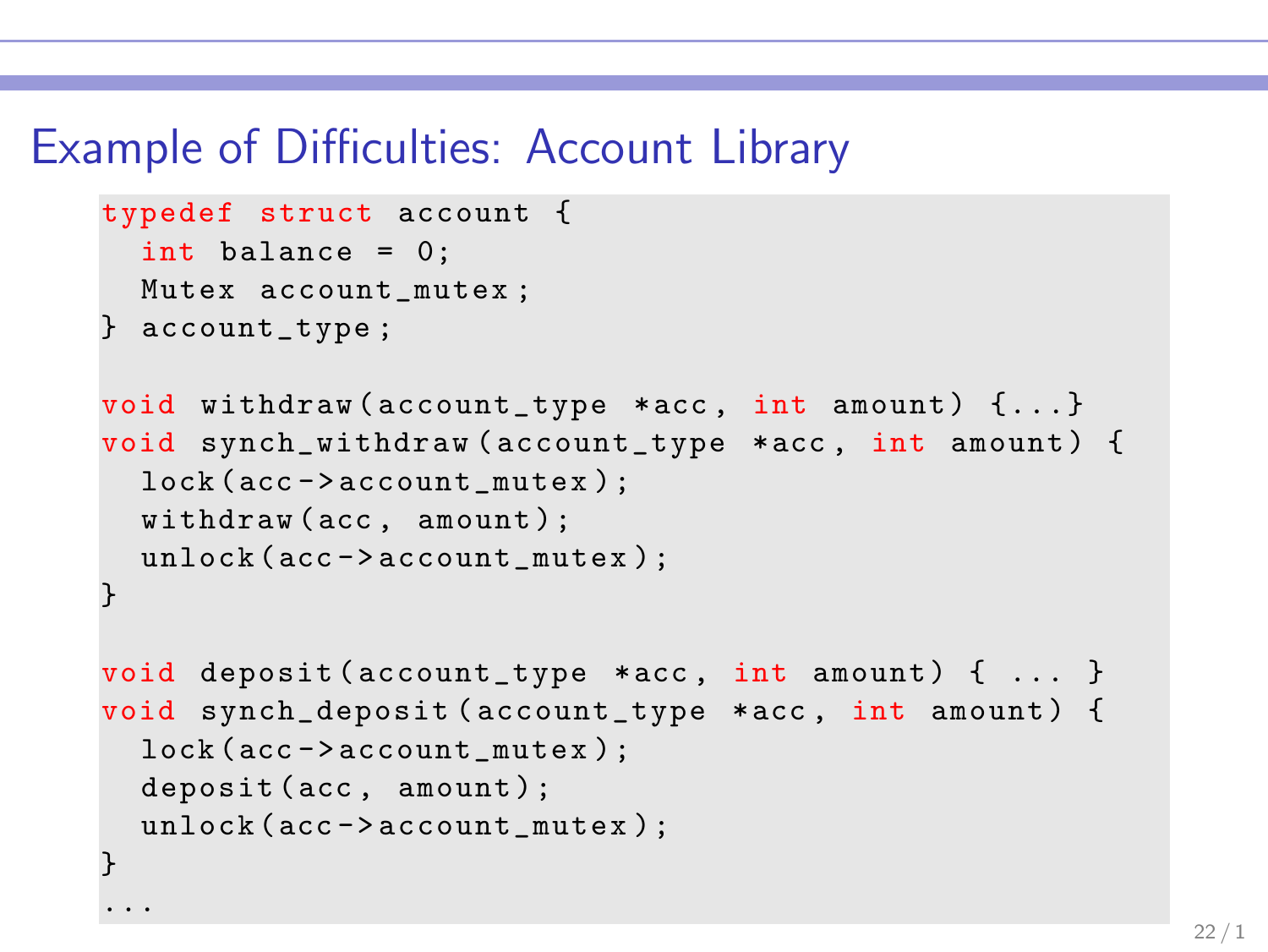# Example of Difficulties (cont'd)

```
// Client code
void move ( account_type * acc1 ,
           account\_type * acc2, int amount) {
  synch_withdraw(acc1, amount);
  synch_deposit( acc2 , amount );
}
```
- ▶ Problem: atomicity violation
	- $\triangleright$  state of accounts can be observed *between* withdrawal and deposit
	- $\blacktriangleright$  how can *move* be made atomic?
	- ► cannot just use a "move" lock: other code won't respect it